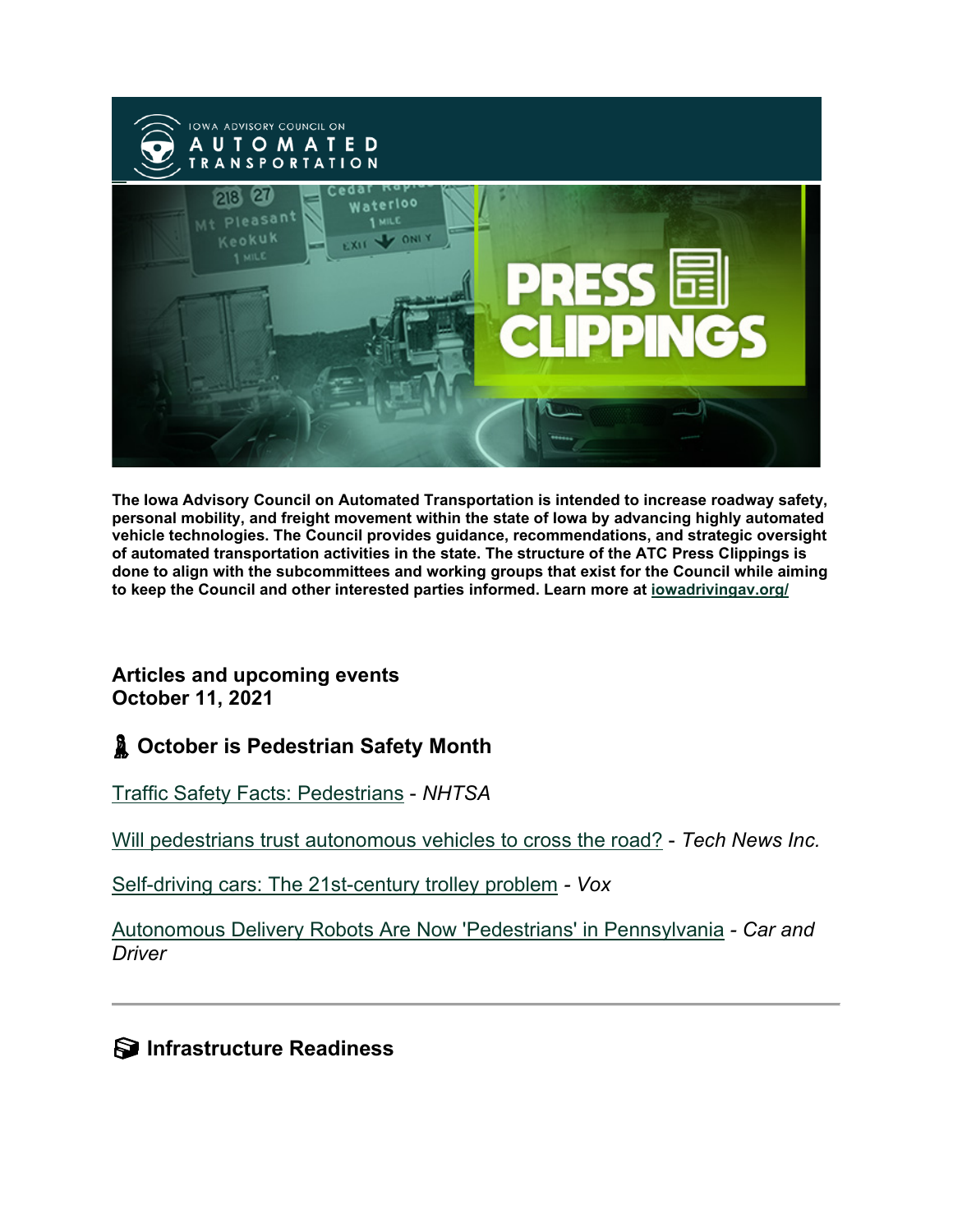[VIDEO: Can 5G beat V2V for safety-critical collision avoidance?](https://www.traffictechnologytoday.com/videos/video-cav-collision-avoidance-using-5g-and-v2v.html?utm_medium=email&utm_source=govdelivery) - *Traffic Technology Today*

[IoV: The Pioneering Union of IoT and the Automotive Industry](https://www.itbusinessedge.com/cloud/iov-iot/?utm_medium=email&utm_source=govdelivery) - *IT Business Edge*

[Connecting the DOTs: How Data Improves Work Zone Safety](https://www.forconstructionpros.com/asphalt/article/21590993/connecting-the-dots-how-data-improves-work-zone-safety?o_eid=2094C4454078H8G&oly_enc_id=2094C4454078H8G&om_id=1025771892&rdx.ident%5Bpull%5D=omeda%7C2094C4454078H8G&utm_campaign=HCL211001012&utm_medium=email&utm_source=govdelivery) *- For Construction Pros*

## **Policy & Legislation**

[ASU transportation study supports expanded autonomous vehicle use](https://news.asu.edu/20210922-asu-transportation-study-supports-expanded-autonomous-vehicle-use?utm_medium=email&utm_source=govdelivery) - *Arizona State News*

[City leaders urge Congress to pass bipartisan infrastructure bill](https://www.smartcitiesdive.com/news/city-leaders-urge-congress-to-pass-bipartisan-infrastructure-bill/607171/?utm_medium=email&utm_source=govdelivery) - *Smart Cities Dive*

[Smart Cities Groups Band Together to Form National Coalition](https://www.govtech.com/smart-cities/smart-cities-groups-band-together-to-form-national-coalition?utm_medium=email&utm_source=govdelivery) *- Government Technology*

#### **ED Economic Development**

[Toyota's autonomous division just bought the company that made a self-driving](https://www.theverge.com/2021/9/28/22698129/toyota-woven-planet-renovo-acquisition-av-operating-system?utm_medium=email&utm_source=govdelivery)  [DeLorean do donuts](https://www.theverge.com/2021/9/28/22698129/toyota-woven-planet-renovo-acquisition-av-operating-system?utm_medium=email&utm_source=govdelivery) - *The Verge*

[Plus Paves a Path to Driverless Trucks](https://www.eetimes.com/plus-paves-a-path-to-driverless-trucks/?utm_medium=email&utm_source=govdelivery) - *EE Times*

[Waymo's Path To Robot Truck Business Means Mastering Wind, Flares And](https://www.forbes.com/sites/alanohnsman/2021/10/01/waymos-path-to-robot-truck-business-means-mastering-wind-flares-and-pedestrians-on-the-highway?utm_medium=email&utm_source=govdelivery)  [Pedestrians On The Highway](https://www.forbes.com/sites/alanohnsman/2021/10/01/waymos-path-to-robot-truck-business-means-mastering-wind-flares-and-pedestrians-on-the-highway?utm_medium=email&utm_source=govdelivery) *- Forbes*

[GM aims to double revenues by 2030 as it drives to pass Tesla](https://www.reuters.com/business/autos-transportation/gm-aims-double-revenues-by-2030-it-drives-pass-tesla-2021-10-06/?utm_medium=email&utm_source=govdelivery) *- Reuters*

## **Public Safety & Enforcement**

[Tesla's New 'Safety Score' Could Lead to Unsafe Driving, a CR Evaluation](https://www.consumerreports.org/cars-driving/teslas-new-safety-score-could-lead-to-unsafe-driving-cr-eval-a3816355048/?utm_medium=email&utm_source=govdelivery)  [Shows](https://www.consumerreports.org/cars-driving/teslas-new-safety-score-could-lead-to-unsafe-driving-cr-eval-a3816355048/?utm_medium=email&utm_source=govdelivery) - *Consumer Reports*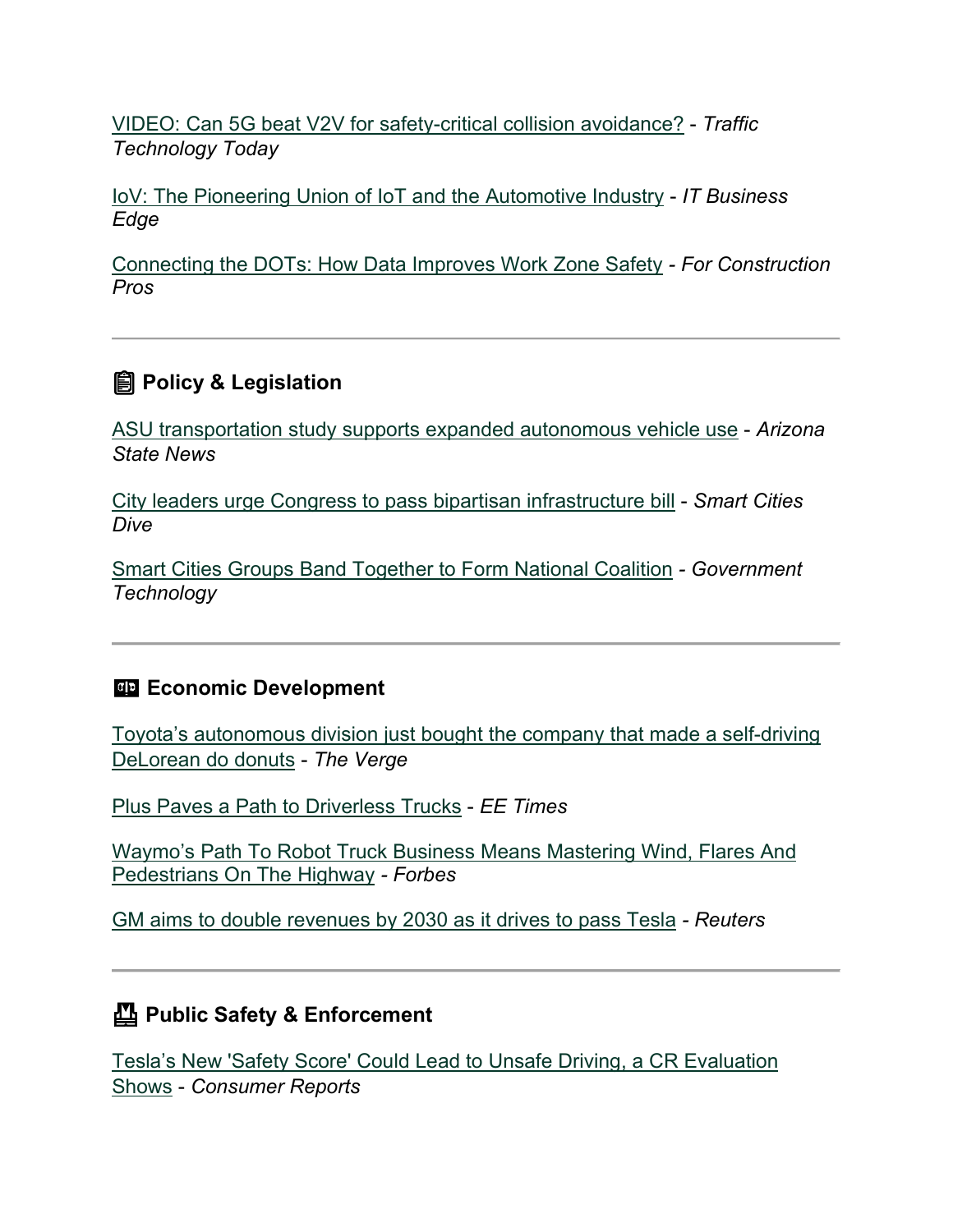[Your Driver-Assist System May Be Out of Alignment… With Your Understanding](https://www.govtech.com/fs/your-driver-assist-system-may-be-out-of-alignment-with-your-understanding-of-how-it-works?utm_medium=email&utm_source=govdelivery)  [of How It Works](https://www.govtech.com/fs/your-driver-assist-system-may-be-out-of-alignment-with-your-understanding-of-how-it-works?utm_medium=email&utm_source=govdelivery) - *Government Technology*

[Texas Police Officers Sue Tesla over Autopilot System Crash](https://www.officer.com/vehicles-fleet/vehicles-equipment/vehicles/news/21240368/texas-police-officers-sue-tesla-over-autopilot-system-crash?utm_medium=email&utm_source=govdelivery) *- Officer.com*

[Cruise gets the green light to give driverless rides to passengers in San](https://www.theverge.com/2021/9/30/22702962/cruise-waymo-california-dmv-autonomous-vehicle-permit?utm_medium=email&utm_source=govdelivery)  [Francisco](https://www.theverge.com/2021/9/30/22702962/cruise-waymo-california-dmv-autonomous-vehicle-permit?utm_medium=email&utm_source=govdelivery) *- The Verge*

## **Research, Development, Testing & Evaluation**

[Kodiak launches its 4th-generation self-driving semi-truck](https://www.cnet.com/roadshow/news/kodiak-autonomous-semi-truck-launched/?utm_medium=email&utm_source=govdelivery) - *CNET*

[MnDOT launches Med City Mover automated shuttle project in](https://www.dot.state.mn.us/news/2021/09/30-medcitymover.html?utm_medium=email&utm_source=govdelivery)  [Rochester](https://www.dot.state.mn.us/news/2021/09/30-medcitymover.html?utm_medium=email&utm_source=govdelivery) - *Minnesota Deparment of Transportation*

[Tesla says Autopilot can now detect and slow down for emergency vehicles'](https://electrek.co/2021/09/22/tesla-autopilot-can-detects-slows-down-emergency-vehicles-lights-night/?utm_medium=email&utm_source=govdelivery)  [lights at night](https://electrek.co/2021/09/22/tesla-autopilot-can-detects-slows-down-emergency-vehicles-lights-night/?utm_medium=email&utm_source=govdelivery) *- Electrek*

[GM unveils a hands-free driving system that works in nearly all of the US and](https://www.engadget.com/gm-unveils-a-hands-free-driving-system-that-works-in-nearly-all-of-the-us-and-canada-161752431.html?utm_medium=email&utm_source=govdelivery)  [Canada](https://www.engadget.com/gm-unveils-a-hands-free-driving-system-that-works-in-nearly-all-of-the-us-and-canada-161752431.html?utm_medium=email&utm_source=govdelivery) *- Engadget*

# **EXECUTE:** Upcoming Events

[Follow the Data: How Driver Assistance Can Improve Pedestrian Safety](https://pavecampaign.org/event/pave-virtual-panel-follow-the-data-how-driver-assistance-can-improve-pedestrian-safety/?utm_medium=email&utm_source=govdelivery) *Partners for Automated Vehicle Education* Wednesday, October 6 1:00-1:30 pm CT

#### **Presenters:**

Kelly Funkhouser - Head of Connected and Automated Vehicles, Consumer Reports Russ Martin - Senior Director of Policy and Government Relations, Governors Highway Safety Association (GHSA) Bryan Reimer, Ph.D - Research Scientist, MIT AgeLab

[How Do AVs See Pedestrians?](https://pavecampaign.org/event/pave-virtual-panel-how-do-avs-see-pedestrians/?utm_medium=email&utm_source=govdelivery)

*Partners for Automated Vehicle Education* Wednesday, October 13 1:00-1:30 pm CT